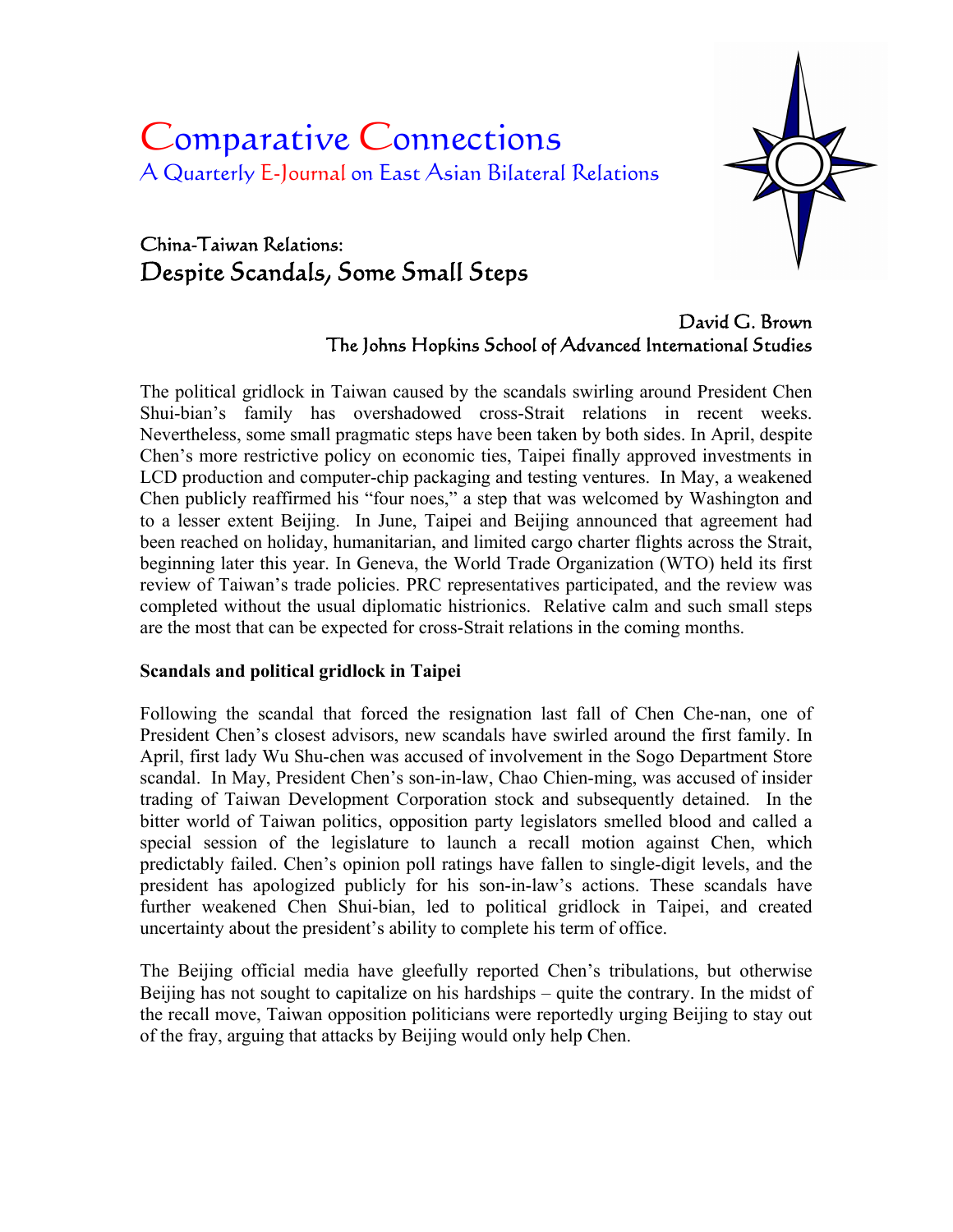#### **Modest steps on cross-Strait charter flights**

This political environment was not one in which progress on cross-Strait issues was expected. Nevertheless, in June, Taipei and Beijing announced agreement on several modest steps to expand on the successful New Year's charter flights. Quiet talks between airline associations of the two sides had been occurring under government guidance for some months, and by May the content of possible agreements had taken shape. What was surprising was the timing of the announcement, which occurred June 14, the day after the start of the special Legislative Yuan (LY) session called to consider the opposition's recall motion against Chen.

The two sides agreed to permit direct two-way cross-Strait passenger charter flights around five major Chinese holidays, beginning later in 2006. In addition, agreement was reached to permit charter flights for medical emergencies and for humanitarian purposes, such as bone marrow transfers. Finally, the two sides agreed to permit cargo charter flights for Taiwan companies to ship equipment and parts to Taiwan invested enterprises (TIEs) in China. These were small but significant steps, and they were publicly welcomed by Washington.

These agreements were announced not only in the midst of the recall motion against Chen but shortly after a bitter debate in the LY in which the opposition was threatening to pass legislation that would legally force the Chen administration to permit unrestricted cross-Strait flights. When the LY session ended in May, the opposition had still not forced this legislation through. Consequently, the charter agreement not only gave Chen some positive news at a difficult moment but also took the pressure off his administration on the charter flights issue domestically. The very limited agreement allowed the Chen administration to split the difference between those in the Democratic Progressive Party (DPP) who support and those who oppose easing travel restrictions. And the agreement won Chen some praise abroad.

What was Beijing's calculation? The principal point made by the Taiwan Affairs Office (TAO) in confirming the agreement was that these steps would benefit the people of Taiwan. That is, the agreements are part of President Hu Jintao's policy since at least the March 2005 National People's Congress to reach out to the people of Taiwan. In the TAO spokesman's words, "Hu Jintao has emphasized repeatedly since last year that we should comprehensively pay attention to and support the legitimate interests of our Taiwan compatriots." Second, Beijing as expected emphasized that the agreement had been reached by private associations on the two sides, not the governments. Beijing also knew that whatever it did on flights, the recall motion was doomed to fail because the opposition did not have the votes to pass it. The limits of what was agreed allowed the opposition to continue attacking the Chen administration for partial measures that did not meet the needs of Taiwan business or open the doors to PRC tourism to Taiwan. And, Beijing criticized Taipei's unwillingness to take more comprehensive measures to expand cross-Strait transportation.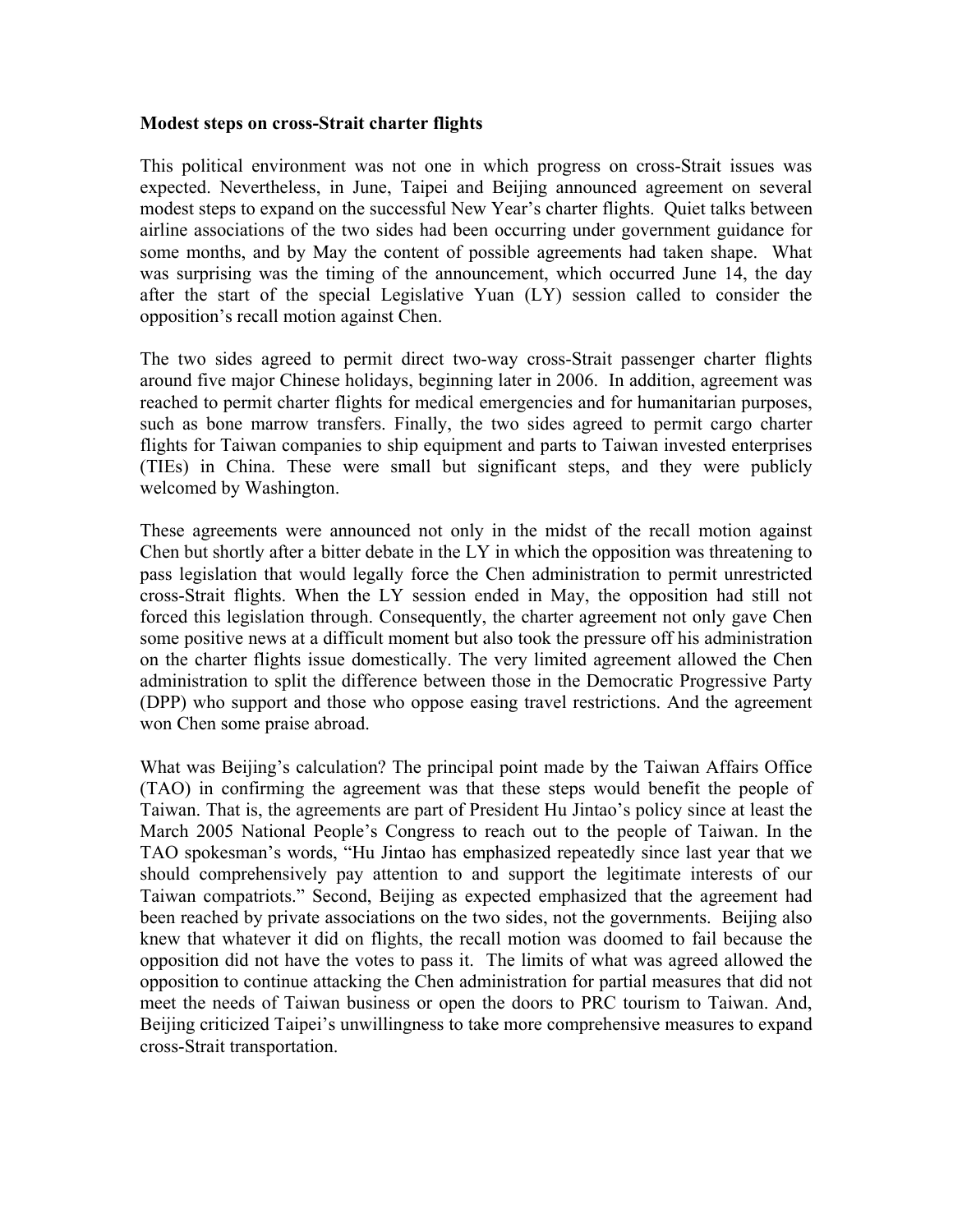#### **Transit controversy and Chen's four noes**

The shadow of the National Unification Council (NUC) controversy continued to hang over cross-Strait relations this quarter. As the U.S. had been unsuccessful in its efforts to get a clear reaffirmation of the other "four noes" from President Chen during that controversy, Washington remained deeply concerned about what steps Chen might take to threaten cross-Strait peace during the remainder of his term. Consequently, when Taipei asked in April for permission for President Chen to transit the U.S., Washington decided to send a clear message by only authorizing brief refueling stops in Alaska or Hawaii rather than the transit visits to New York and Los Angeles that had been requested. Chen found this demeaning and made last-minute decisions to travel via other countries. The DPP ascribed Washington's harsh transit conditions to PRC pressure to deny Taiwan its international space. But many in the media and opposition in Taiwan correctly saw the U.S. decision as a sign of the damage caused by Chen's policies and harshly attacked Chen for undermining U.S.-Taiwan relations.

 A few weeks later a much-weakened president apparently decided to make up with Washington. When AIT Chairman Raymond Burghardt visited Taipei in early June, President Chen publicly reaffirmed the "four noes," reiterated his commitment to ensure that the constitutional reform process would not touch upon sensitive name, flag, and territorial issues that would affect the cross-Strait status quo, and said that these commitments would not change during the remainder of his term. The State Department immediately welcomed Chen's statement and commented that the U.S. attaches "profound importance to these pledges, which are a cornerstone of cross-Strait peace." Beijing was somewhat encouraged by Chen's statements, particularly those related to constitutional reform which Chinese analysts see as the potentially most dangerous issue. Yet the ambivalence of Beijing's reaction was shaped by its underlying suspicion of Chen and concern that Washington's pressure on him might soften.

## **Other pragmatic steps**

On April 27, Taipei unexpectedly announced approval for investments in China in the fields of small LCD screen production and computer-chip packaging and testing. These steps were amongst a longer list of investment liberalizations that Taiwan investors in China had been seeking for almost two years. These measures had been postponed repeatedly and seemed doomed after Chen announced on Jan. 1 his new policy to more "actively manage" cross-Strait investments. It is not entirely clear what led to this unexpected announcement. Hard-to-discern differences over investment policy within the Chen administration and DPP probably played a role. Specific pressure from Taiwan investors for approvals of pending investments may also have triggered the decision. For example, on May 18, Taipei's Investment Commission approved Toppoly Optoelectronics Corporation's plan to purchase Royal Philips Electronics small LCD screen manufacturing facilities in China. In explaining this decision implementing the April 27 announcement, Mainland Affairs Council (MAC) officials said that Toppoly had agreed to take specific steps to increase its investments and employment in Taiwan and that the government's insistence on these conditions reflected President Chen's "active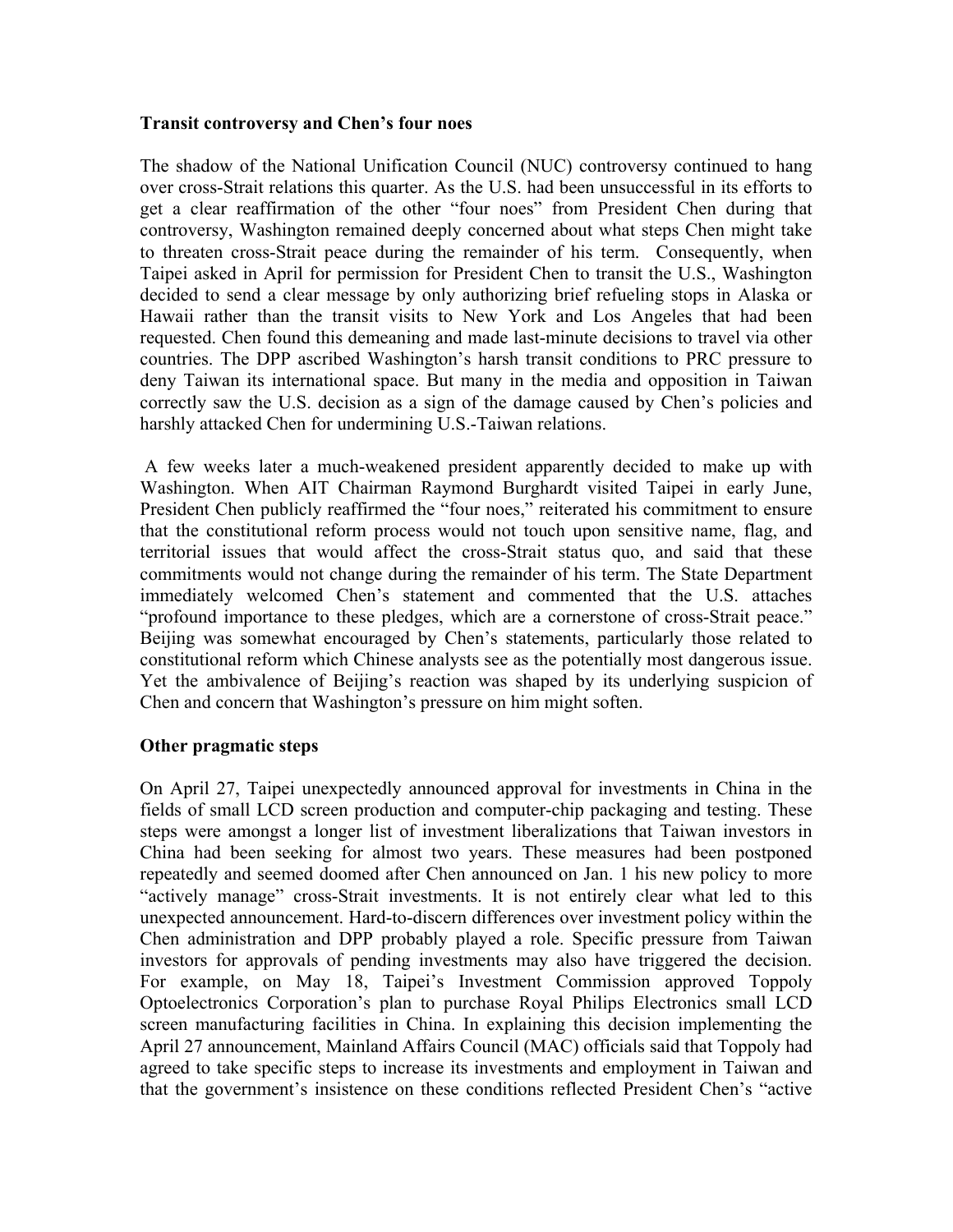management" policy. Regardless of what prompted them, these decisions reflected a welcome pragmatic step to ease burdensome restrictions on cross-Strait investment.

In June, Taipei and Beijing announced the launch of new ferry service between the offshore island Jinmen and the Fujian provincial city Quanzhou. This very minor step deserves note because it represents the pragmatism that has characterized contacts between the offshore islands and Fujian province. The opening of the "mini three links" between the offshore islands and Fujian was on the initiative of the Chen administration in January 2001. Since then, this travel has expanded rapidly with about half a million transits taking place in 2005. These contacts flourish in an environment that is largely shielded from the vicissitudes of other cross-Strait developments. The islands are not a central concern of the DPP administration and others promoting Taiwan identity. For Beijing, these contacts can be seen differently because there is no issue of separatism with respect to these small islands, which both sides consider geographically part of Fujian and because the two offshore counties are in the hands of Kuomintang and People's First Party local administrations. Consequently, Beijing allows discreet direct contacts between officials from Fujian and the islands without requiring public pronouncements of support for its "one China" principle. Pragmatism benefits both sides.

In April, the KMT and CCP co-sponsored a conference in Beijing on cross-Strait economic issues. Beijing used the occasion to announce more unilateral measures to expand ties with Taiwan. Beijing expanded the number of Taiwanese fruits approved for duty-free import from 18 to 22. In addition, Beijing announced new procedures under which PRC tourism firms could facilitate tourism to Taiwan. The latter announcement was designed to keep pressure on Taipei to authorize tour groups coming directly from China, which the Chen administration has been reluctant to do without a negotiated agreement. Whatever inter-association contacts have occurred on tourism is not clear; in any event, no agreement has been reached.

## **WTO contacts**

There has been no slackening of the struggle between Taipei and Beijing in the international arena. Taipei's  $10^{th}$  application for observer status at the WHO's World Health Assembly (WHA) was rejected in May. When President Chen opted not to refuel in the U.S. on the way to visits to Paraguay and Costa Rica, Taipei scrambled to arrange transit stops on his return trip in Libya and Indonesia, both of which occasioned protests from Beijing.

For a change, the WTO, which has been a venue for similar diplomatic sparing in the past, provided a locus for some business-like contacts on trade issues. As new WTO members, both Beijing and Taipei were subject to their first formal trade policy reviews this year. Beijing's review took place in April. The trade policy review for the "Separate Customs Territory of Taiwan, Penghu, Kinmen, and Matsu (Chinese Taipei)" occurred June 21-22 in Geneva. Despite fears, the review took place in a business-like fashion with active PRC participation. Because cross-Strait trade is such a large factor in Taiwan's trade and economy, cross-Strait issues were a prominent part of the Taipei review. Taipei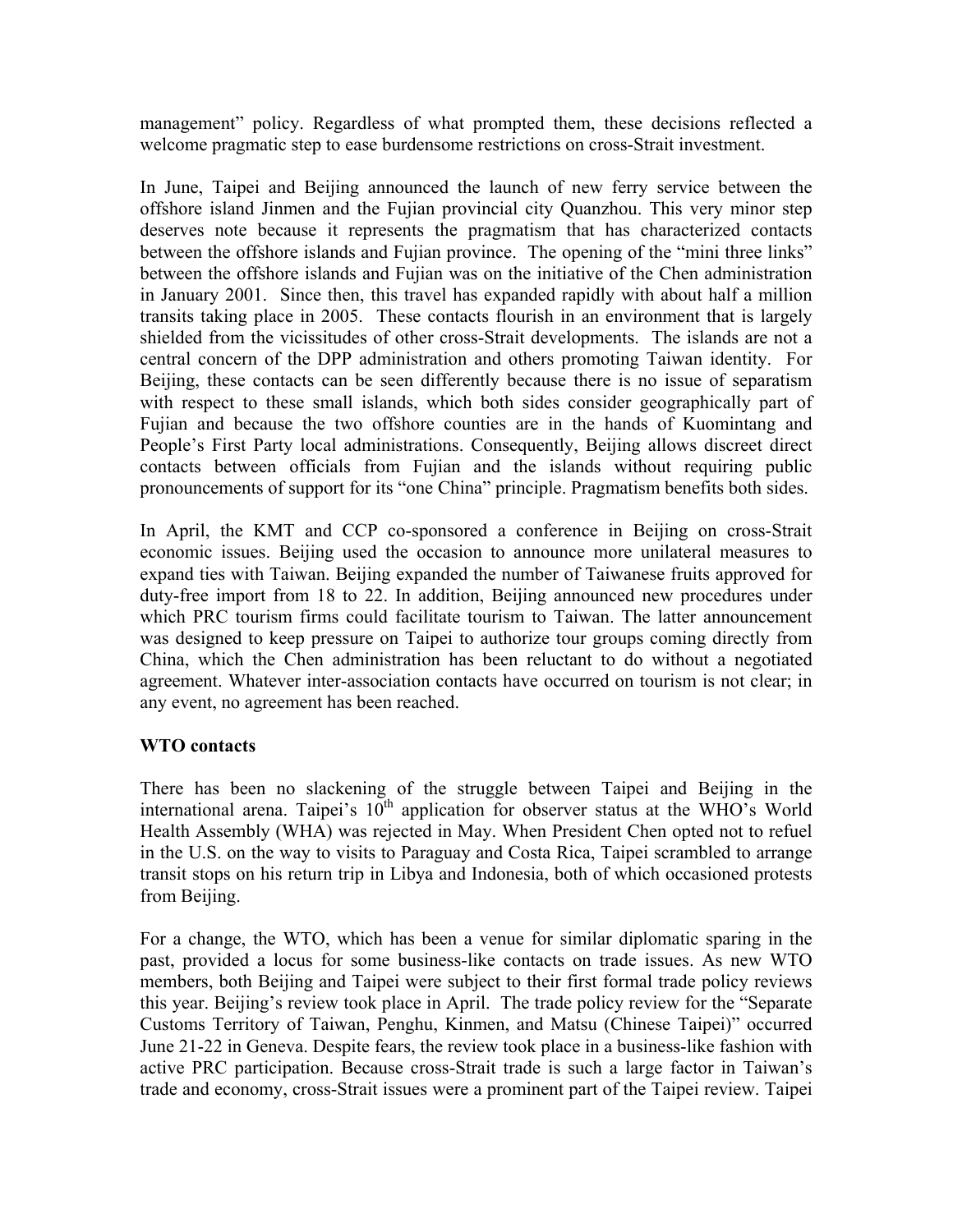was criticized by a number of participants for continuing to prohibit imports from China of 2,200 tariff items, contrary to its WTO obligations. Participants also urged Taipei to ease restrictions on cross-Strait trade that were affecting their companies. The diplomatic language of the WTO staff report said, "The growing importance of cross-Strait movement of goods in Chinese Taipei's economy would seem to indicate the need for further liberalization of cross-Strait traffic; such liberalization would contribute to improving the efficiency of the Chinese Taipei economy and its attractiveness to inbound direct investment." This was not the first time that the Chen administration had been advised of the deleterious effects of its restrictions on cross-Strait trade.

In late May, Taipei imposed 237 percent anti-dumping duties on cloth towels from China. In June, Beijing for the first time acquiesced in the visit of Taiwanese auditors, including a staff member from the Ministry of Finance, to conduct the normal investigation into the cost structure of towel production. On the margins of the WTO review of Taiwan's trade, trade officials from the two sides held consultations on the issue. While such consultations are routine between other WTO members, this was the first time Beijing has agreed to consultation on a cross-Strait trade issue in the WTO context.

#### **Security issues**

Beijing has maintained a low profile on military issues while continuing to expand its capabilities for dealing with Taiwan contingencies. In Taipei, the opposition parties have continued to block any expenditures on major new arms procurement either through the regular or special budget mechanisms. In Washington, the Defense Department's annual report on the PLA again made the case for Taiwan investing more in its own defense to counter growing PLA capabilities.

In May, the Chen administration published Taiwan's first National Security Report. The document sees the PRC military threat to Taiwan's national identity and Japan's quest to be a normal country as the two principal regional factors affecting Taiwan's long-term security. The report is a rather academic and analytical document reflecting DPP perspectives. It does not lay out a comprehensive set of policies for dealing with the challenges facing Taiwan.

#### **Looking ahead**

Given the political turmoil in Taipei and divisions within the Chen administration, it is remarkable that anything constructive has been possible in cross-Strait relations. President Chen's commitment to forswear the more provocative steps he might take is important, but there is always the question of whether changed political conditions will lead Chen to change his policies. The charter flights agreement lays out a framework for more direct cross-Strait flights to be arranged in the months ahead. It also holds out the possibility for further agreements on flights and Chinese tourism to Taiwan.

How the political confrontation in Taipei will unfold remains uncertain. There are recurring rumors of more damaging charges involving the first family. Maneuvering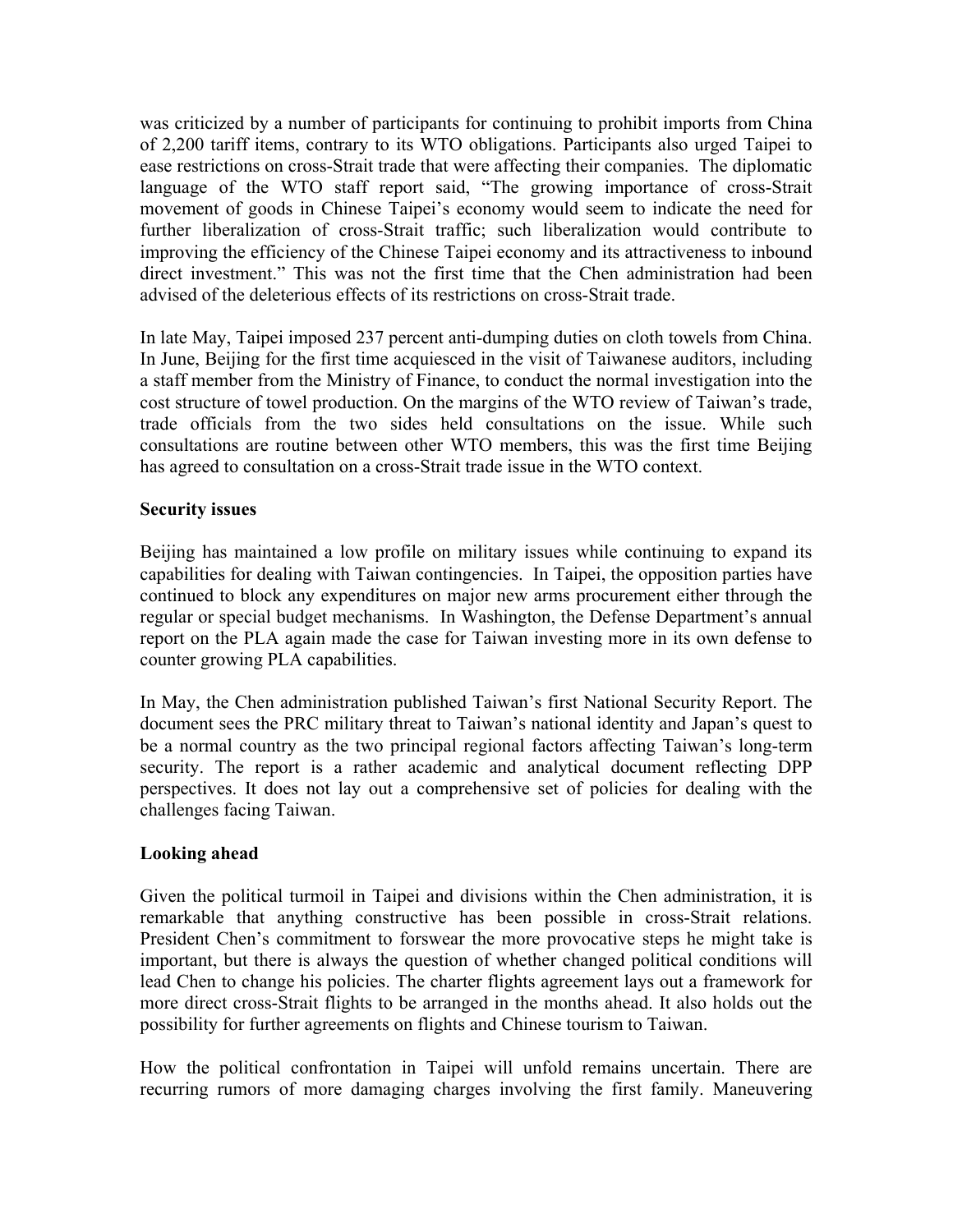within the DPP for future leadership is already underway and can be expected to have a growing impact on policy, both in Taipei and in Beijing. Neither confrontation nor political breakthroughs are anticipated. In the months ahead, the best that can be expected is relative calm and very modest policy steps.

# **Chronology of China-Taiwan Relations April-June 2006**

**March 31, 2006:** Taipei announces Taiwan cannot accept pandas offered by Beijing.

**April 5, 2006:** Premier Wen Jiabao announces \$12 billion aid for South Pacific islands.

**April 7, 2006:** President Chen repeats pledge for new constitution by 2008.

**April 8, 2006:** Taiwan Fruit Sale Center opens in Xiamen.

**April 12, 2006:** MAC Chairman Wu says charter and tourism agreements possible in six months.

**April 12, 2006:** Taiwan National Security Council conducts war game *Yushan 2* on decapitation scenario.

**April 13, 2006:** KMT's Lien Chan leads 50-member economic delegation to China.

**April 13, 2006:** Asian Network of Major Cities conference in Taipei; Beijing boycotts.

**April 15, 2006:** CCP-KMT Economics and Trade Forum opens in Beijing; Jia Qinglin attends opening; urges breakthroughs on direct transportation.

**April 16, 2006:** PRC President and Secretary General Hu Jintao meets KMT's Lien Chan; Beijing announces 15 measures to facilitate cross-Strait ties.

**April 17, 2006:** Beijing announces new measures for group tours to Taiwan.

**April 17, 2006:** MAC Chair Wu says charter flights for Dragon Boat festival a possibility.

**April 18, 2006:** President Chen says KMT-CCP forum has created the illusion of peace.

**April 20, 2006:** Premier Su says KMT-CCP items that are in Taiwan's interest can be implemented.

**April 20, 2006:** Bush-Hu summit in Washington, D.C.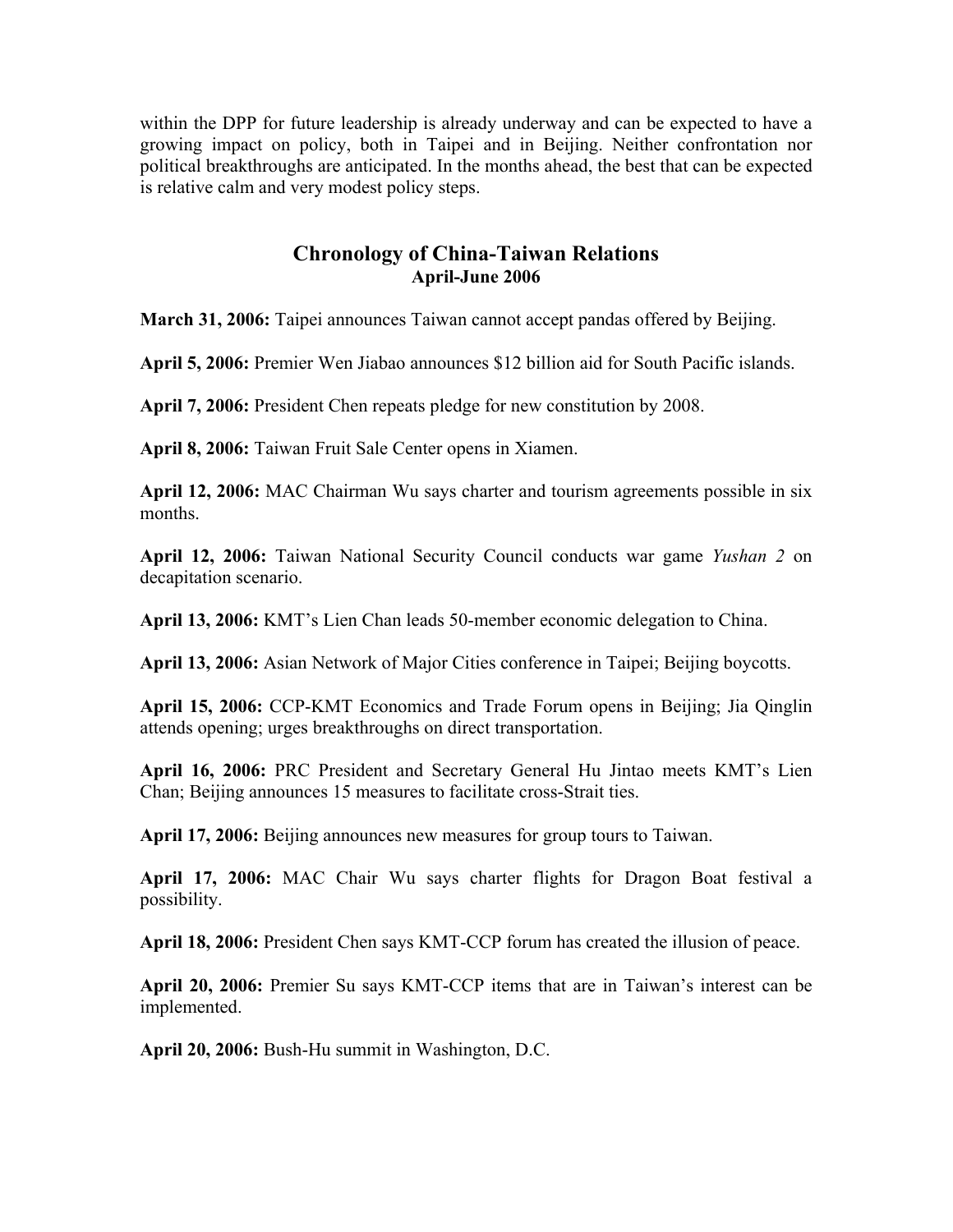**April 21, 2006:** Beijing announces expansion of fruit imports from Taiwan from 18 to 22 types.

**April 21, 2006:** Taipei requests transit stops in New York and Los Angeles during President Chen's trip to Latin America in early May.

**April 23, 2006:** Boao Forum includes roundtable on cross-Strait economic ties.

**April 24, 2006:** *Hanguang 22* exercise begins; retired U.S. Adm. Blair observes.

**April 25, 2006:** President Chen says KMT-CCP agreements are sugar-coated poison.

**April 25, 2006:** Beijing invites TPFA and other NGOs to talks on zero tariffs.

**April 27, 2006:** MAC announces approval for low-end packaging and testing investment and small LCD manufacture in China.

**April 28, 2006:** Taiwan FM Huang concludes visit to UAE.

**April 29, 2006:** Haiti withdraws inaugural invitation for Premier Su under PRC pressure.

**May 1, 2006:** Beijing announces that all 22 fruit imports from Taiwan will be duty-free.

**May 2, 2006:** Chen summons AIT's Young to express his dissatisfaction over transit conditions after Washington reportedly offers only brief stops in Hawaii or Alaska.

**May 3, 2006:** FM Huang expresses dissatisfaction with Alaska transit arrangements; Premier Su blasts Beijing for blocking Taiwan's international space.

**May 4, 2006:** President Chen opts not to transit the U.S. en route to Paraguay.

**May 8, 2006:** *China Daily* says U.S. snubbed Chen; mocks his travel as a "trip to nowhere."

**May 8, 2006:** FSC Vice chair tells LY ceiling on investments in China will be loosened.

**May 8, 2006:** In Singapore, Ma Ying-jeou urges focus on a peace agreement, not unification.

**May 9, 2006:** U.S. representatives at Costa Rica inaugural meet President Chen; Chen sees Laura Bush at reception; invites her to Taiwan.

**May 9, 2006:** PRC vice minister of information industry in Taipei for meeting on technology standards.

**May 10, 2006:** President Chen transits Libya en route home: meets Gadhafi's son.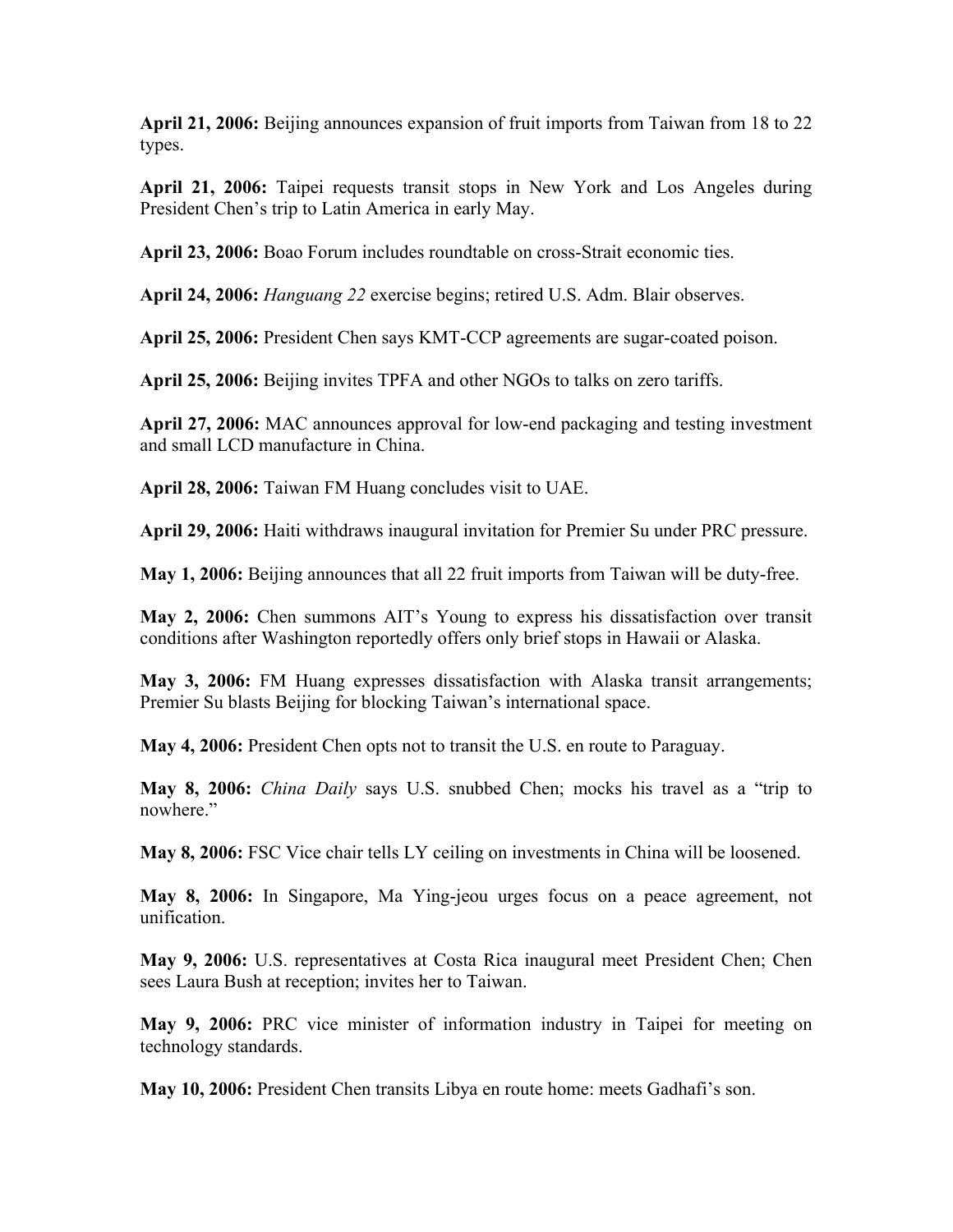**May 10, 2006:** During Congressional testimony, Deputy Secretary Zoellick warns that Taiwan independence means war.

**May 11, 2006:** President Chen overnights in Batam Indonesia en route home.

**May 12, 2006:** First LY confrontation over charter flights legislation.

**May 16, 2006:** Second LY confrontation over charter flights legislation.

**May 17, 2006:** TAO urges inter-association talks on tourism and charter flights.

**May 18, 2006:** Taipei approves Toppoly purchase of Phillips LCD plants in China.

**May 18, 2006:** President Chen presides over NSC meeting on National Security Report (NSR).

**May 18, 2006:** PRC resumes permitting fishermen to work for Taiwan's fishing industry.

**May 20, 2006:** Taiwan's first National Security Report released.

**May 22, 2006:** World Health Assembly again rejects Taiwan request for observer status.

**May 24, 2006:** KMT's Ma Ying-jeou opposes ramming charters bill through LY.

**May 26, 2006:** Deputy U.S. Trade Representative Karan Bhatia in Taipei calls for Taiwan to lift restrictions on trade with mainland.

**May 27, 2006:** National Museum of Taiwan-Fujian relations opens in Quanzhou, Fujian.

**May 29, 2006:** Taipei imposes 237 percent duty on Chinese towel imports.

**May 30, 2006:** Annual Taipei American Chamber of Commerice White Paper reiterates call for direct links.

**May 30, 2006:** LY fails to pass charter flights bill on last day of session.

**May 31, 2006:** TAO criticizes NSR as compendium of independence views; TAO also announces plans for expanded ferry services.

**June 1, 2006:** Premier Su says wider exchanges possible under "active management."

**June 2, 2006:** MAC says Taipei is ready for talks on links and tourism.

**June 4, 2006:** World Health Organization says Taiwan will be able to participate in all WHO sponsored Asia Pacific technical meetings.